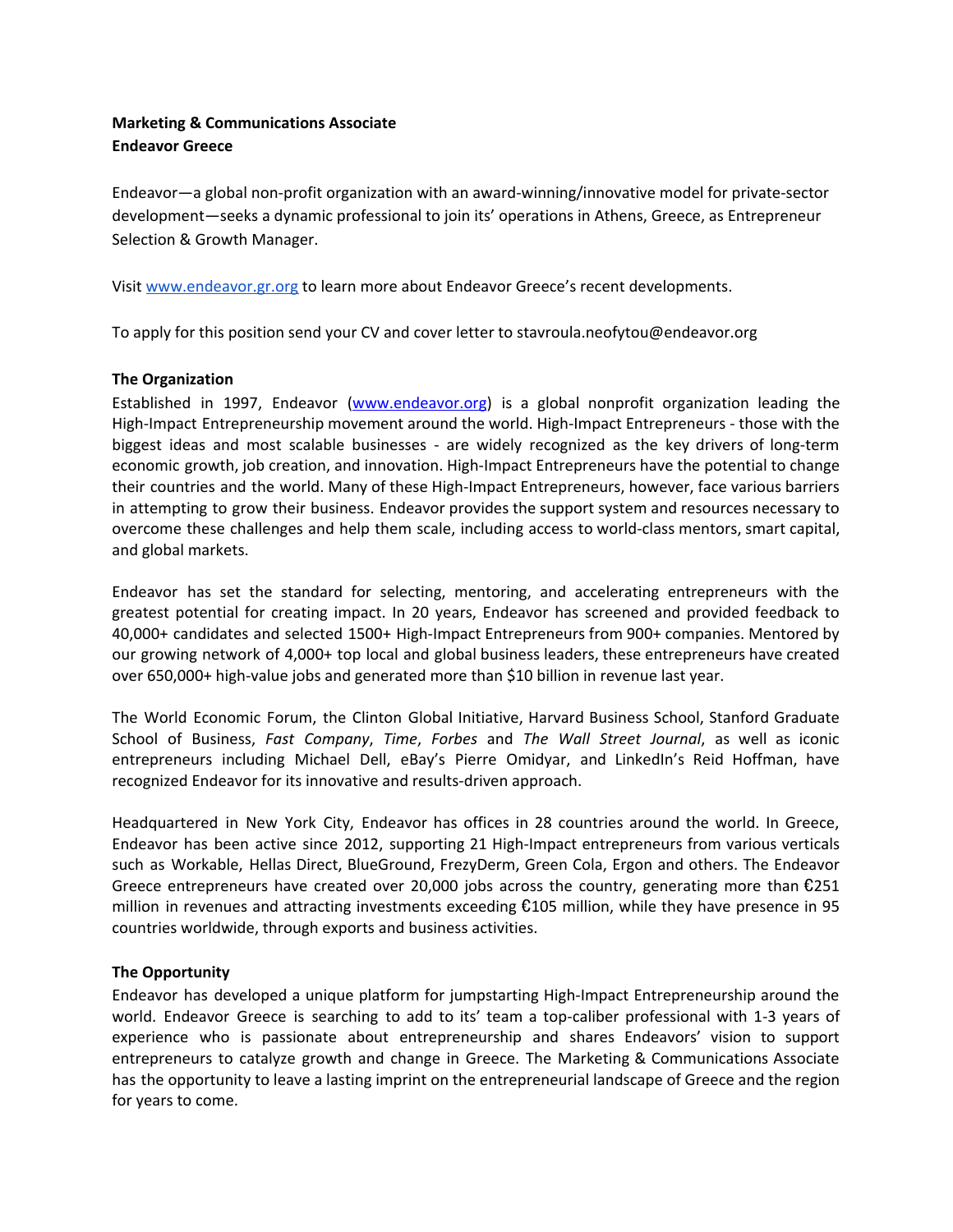| <b>Position:</b><br>Location: | Associate, Marketing & Communications<br>Athens, Greece                                                                                   |
|-------------------------------|-------------------------------------------------------------------------------------------------------------------------------------------|
| Reports to:                   | Marketing & Communications Manager                                                                                                        |
| Works with:                   | Endeavor Greece Team, Endeavor Global Marketing Team, Members of the local<br>network, Endeavor Entrepreneurs, Mentors, Endeavor Partners |
| Ohiactive:                    | To maintain and strengthen Endeavor Greece's leadership positioning and brand                                                             |

**Objective:** To maintain and strengthen Endeavor Greece's leadership positioning and brand awareness in Greece through developing a comprehensive brand marketing and communications strategy focused on events, outreach and web/social media.

## **Key Responsibilities**

(1). Brand Management:

- Work within Endeavor's global corporate identity framework to build brand awareness as well as develop relevant collateral materials and marketing activities
- Develop and implement overall branding, marketing, design and communications strategy
- Work closely with partners to design and produce marketing and promotional material

(2). Event Management:

- Maintain an annual events calendar. This includes development and execution of Endeavor managed and branded events as well as supporting Endeavor's presence and participation in relevant community activities.
- Collaborate with Endeavor Global, local team and stakeholders for the organization, logistics management and communication of events.

(3). Outreach and Thought Leadership:

- Build and maintain contacts in the local press as well as help position Endeavor's Managing Director, board members and entrepreneurs as effective spokespeople for entrepreneurship in Greece
- Promote Endeavor, Endeavor Greece, entrepreneurs, programs as well as global and local initiatives and activities, in local and international media
- Ensure Endeavor Greece participates and has an active role in events, panel discussions, forums and communities related to entrepreneurship in Greece

(4). Web and Social Media Content:

- Maintain and update Endeavor Greece's website
- Execute a social media plan
- Track, optimize and act on web/social media analytics.
- **●** Build, maintain and continuously improve Endeavor Greece's online presence and stakeholder engagement, through all available channels

(5). Partnership Management & Stakeholder Servicing:

- **●** Build, support and engage Endeavor Greece mentors and partners
- Support Endeavor Greece activities through establishing and servicing partnerships with communication synergies, sponsorships and other institutions
- Support Entrepreneur Selection & Growth team in managing relationships with selected Endeavor Entrepreneurs